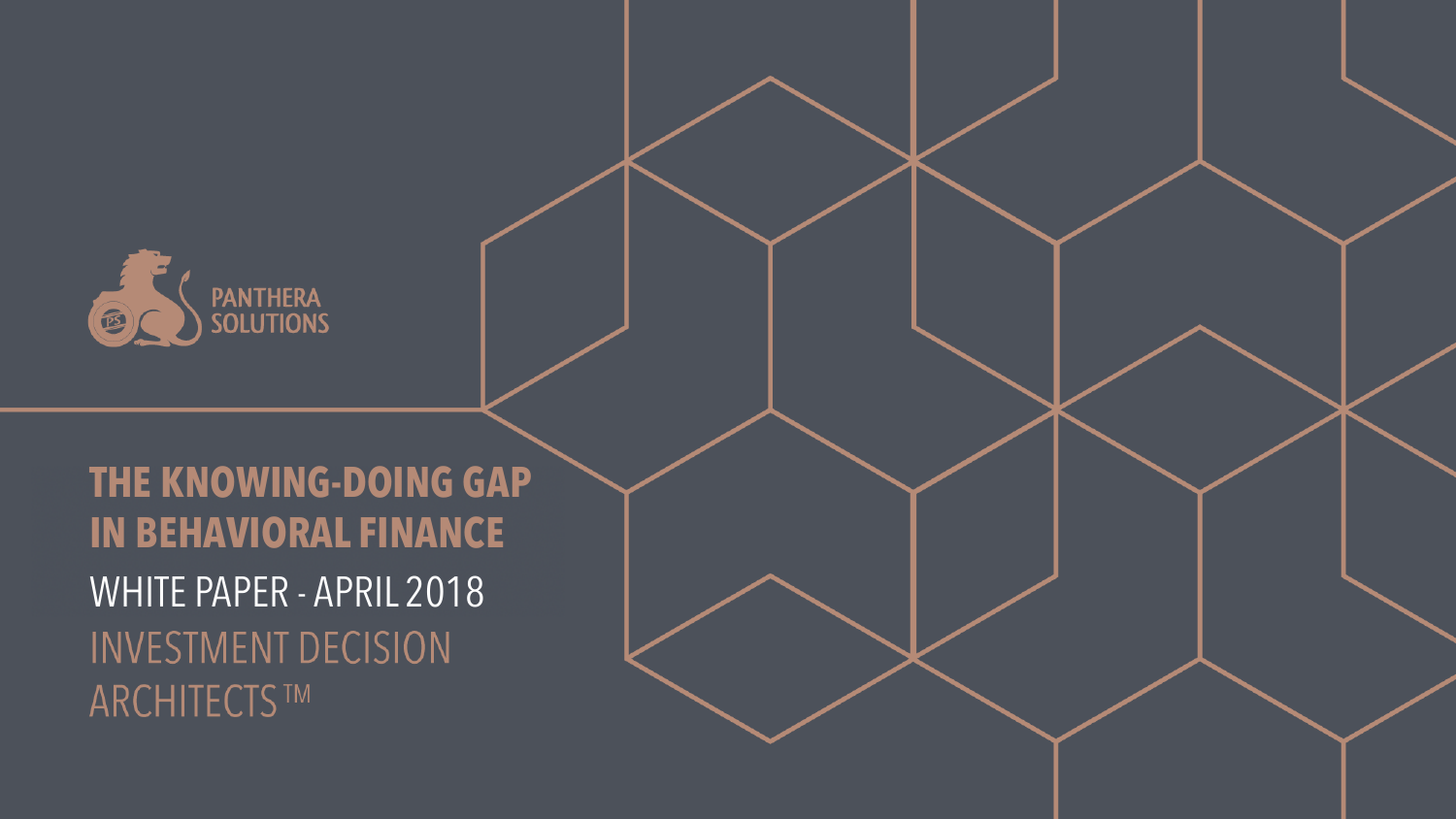## **INTRODUCTION**

As independent applied behavioral finance experts, our consulting and training empowers professional investors to make more rational investment decisions. This article is a sequel to our widely published article on "Ambiguity Tolerance Beats Artificial Intelligence" (Schuller, 2017a). Back then, we have made the case for the primacy of the human investment decision maker, despite the availability of more advanced decision support systems (DSS).

Our related conceptual framework (Schuller, 2017) allows to categorize academic and practical insights on how to embed DSS, like artificial intelligence, in the choice architecture of a professional investment process.

Today's article intends to explore a non-trivial phenomenon within this framework, namely why professional investors tend to talk more about behavioral finance than actually make use of its insights in favor of more rational decision making. A phenomenon that was described in the previous article as follows:

- First, many still consider the rational agent model and its related theories and methodologies as state-of-the-art.
- Second, even those considering behavioral finance insights, use it as a monstrance of knowledge, showing how considerate they are when being aware of cognitive biases while not making use of them.
- Third, those who started working on solutions based on behavioral insights, are rather outward-oriented, trying to sense the sentiment of others (economies, groups of market participants, etc.) for instance through sentiment indices, client questionnaires or cognitive finance.

All three share the same foundation of resistance: decision makers need to adapt their own behavior in response to adaptive markets, but tend to avoid it. Change and related challenges are widely researched in the general management literature.

For the asset management industry instead, it can be considered an under-researched knowledge frontier (Epstein, 2015). The complexity of the task to induce and manifest individual and organizational change has proven to be non-trivial in any field. Citing the doyens of learning organizations, Harvard professors Robert Kegan and Lisa Lahey: "*We all know there is a big gulf between insight and the ability to act upon it.*"

#### **ANALYZING THE WHY**

For a better understanding of why this phenomenon even more dominantly exists in the asset management industry, we introduce two of our discoveries, derived from academic literature and our professional experience when working with clients on improving their investment processes.

The combination of both is part of our primary research activities, during which we reflect on our own lessons learned, while intending to contribute to the knowledge frontier in our field.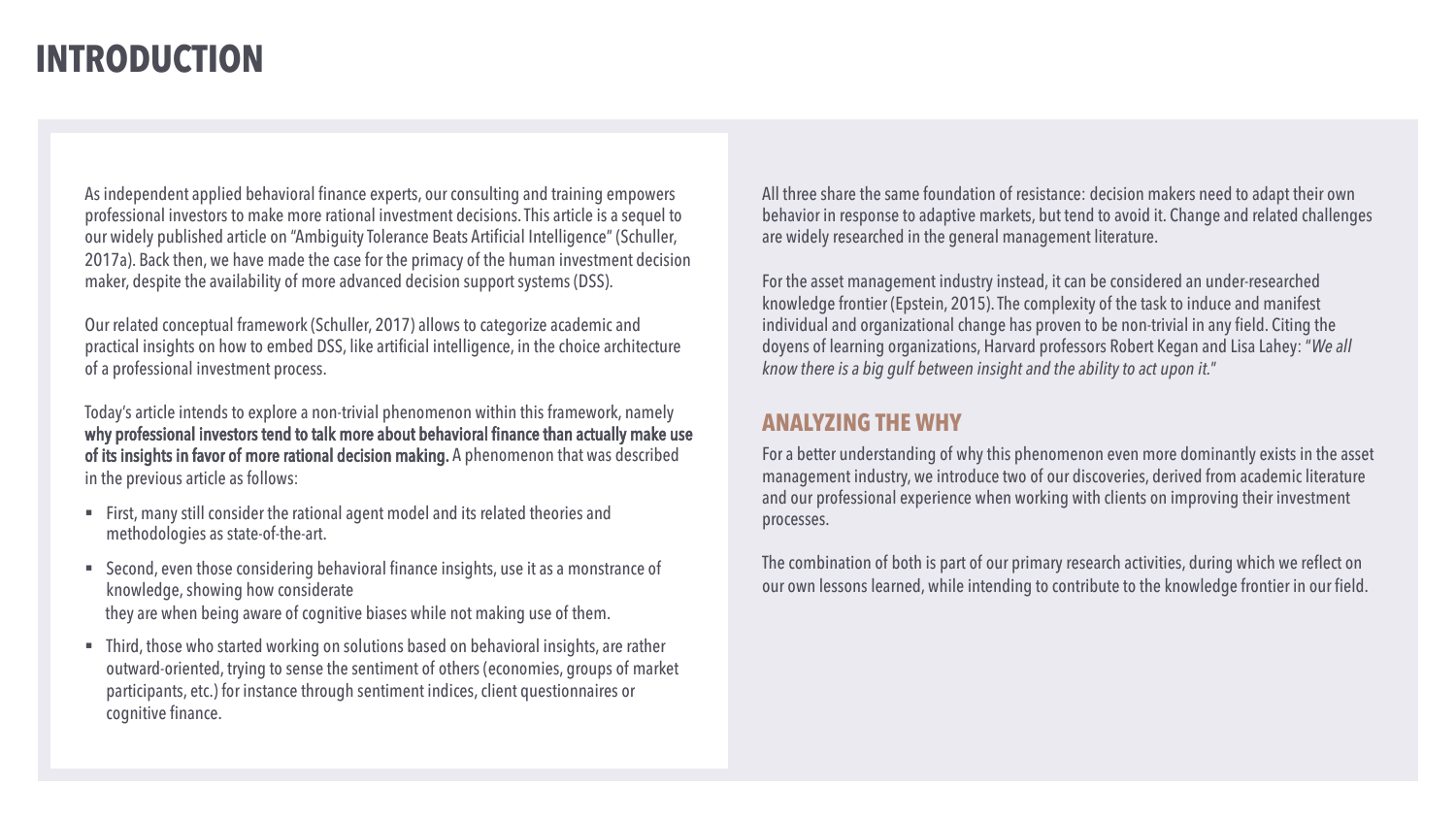As outlined in previous articles (Schuller, 2017; Schuller 2017a), it is not a matter of choice but of our cognitive default setting that our limbic system manages our thinking process, including by how much the process is influenced by more rational reasoning.

The synapses of our cortex area (rationality/consciousness/System 2) can change the structure of their connections faster (= learning) than S1-related brain areas. For doing so, the cortex consumes large amounts of oxygen and sugar, especially during phases of high concentration also being sourced from other brain areas. Using our consciousness is physically demanding.

As a consequence, our brain operates per default in System 1, with faster and more energyefficient routines, or in other words by relying on cognitive shortcuts also known as heuristics (Roth, 2003).

The current standard model in cognitive neuroscience considers S1 to be divided into the *preconsciousness*, driven by intuition, and *unconscious-ness*, driven by instincts. Intuition constitutes our long-term memory, in which all our experiences and reflections thereof are condensed. Including intuition in our thinking process increases the likelihood of a more rational outcome (Roth, 2007). The only disadvantage of intuition – it takes time.

Including our instinct-driven, limbic system-based unconsciousness ("gut feeling") in our decision making should be avoided.

In the past, applying behavioral insights was predominantly used to install "sludges" to make us consume goods and services not necessarily in our best interest. The consumer psychology literature is full of those destructive forms of nudges (Shiller, 2015).



*<sup>©</sup> Panthera Solutions*

Sludges make use of our cognitive default setting that operates on the basis of heuristics, either intuition or instinct driven. In other words, if our short attention span is not guided towards a more rational thinking, we subconsciously repeat our routines.

System theory and cybernetics have described this phenomenon through the concept of "Autopoiesis", referring to a system capable of reproducing and maintaining itself (Maturana, 1988). It distinguishes between cognition and consciousness as the organism may be unaware of the foundation on which decisions are made.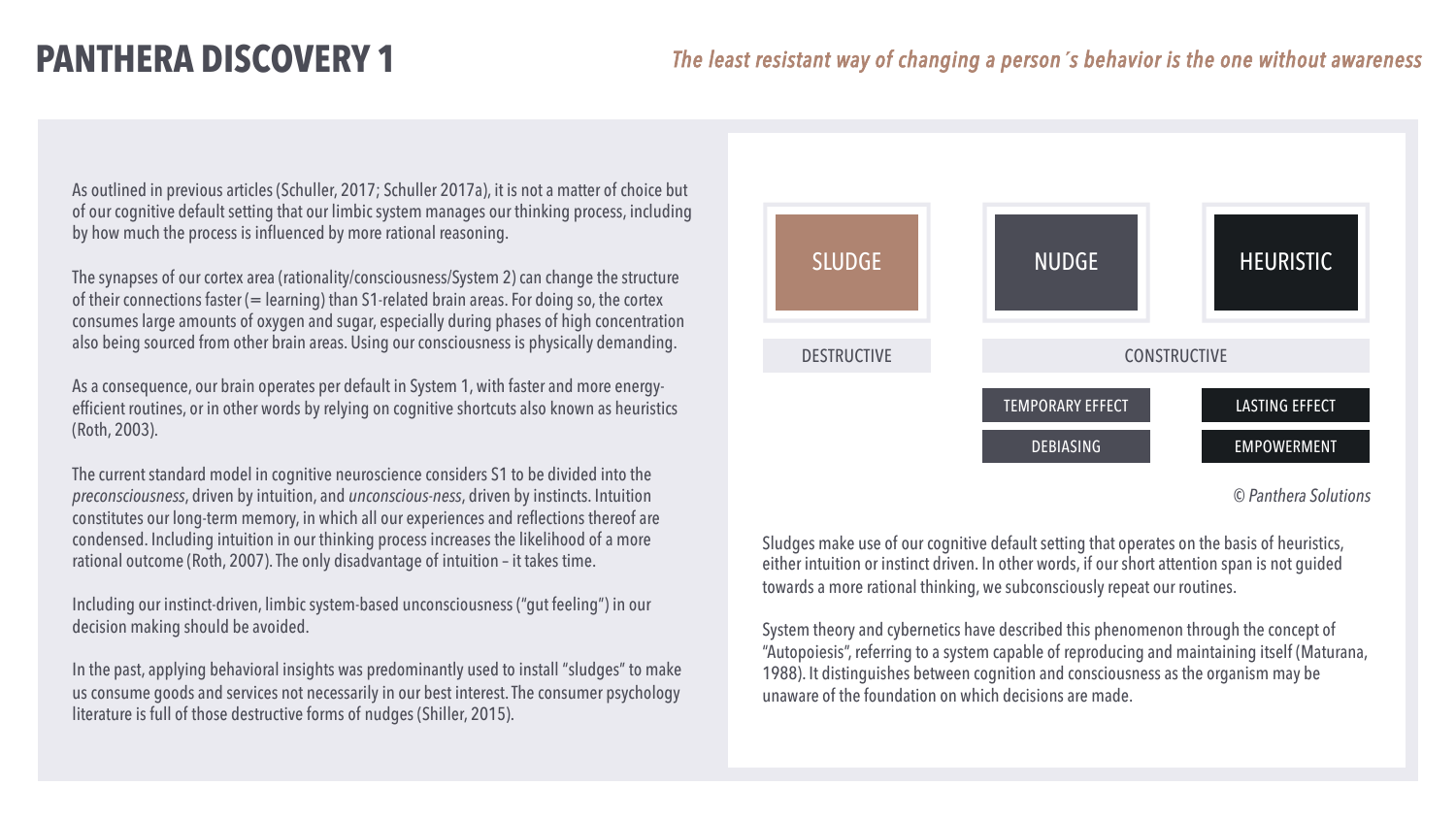If changes are introduced through unconsciousness by addressing our limbic system, we might adapt to the new normal without being aware of the change itself. This happens as per default, as we seek for "normality" through which routines can be established that enable efficient forms of Autopoiesis.

These "below radar"-forms of adaptation can even lead to a phenomenon called "unethical amnesia". When we act unethically, we´re more likely to remember these actions less clearly [\(Kouchaki, 2016\)](http://www.pnas.org/content/113/22/6166). It is driven by the desire to lower one´s distress that comes from acting unethically. That is, part of our brain is inclined to avoid ambiguous and complex situations caused by external sources or ourselves.

#### Let**´**s reflect on the implications of Panthera**´**s discovery: Changing a person in a least consciously perceived way might lead to the least resistance, but is it also the most effective way of empowerment? In short, no.

If the goal is to temporarily change the behavior of an individual, empowerment is not needed. One simply has to arouse the limbic system and our instincts will make us respond to it by adapting our behavior immediately. One can even enforce change against the will of an individual, but the result will not be an empowered decision maker with a higher degree of creative and critical thinking, but an assimilated one.

Can one expect a lasting change in behavior when being such enforced? Not necessarily beyond the short term as once the source for arousal is gone, the need for an immediate response fades as well. Though, over time we develop fight-flight response patterns that do change our behavior lastingly. This is the reason why sludges work even today, after generations of consumers were misled by overly promising results in many forms.

If the goal is to lastingly empower an individual, a more conscious form of development is required. And it starts with story-telling. Citing James Hillman, the founder of archetypal psychology: *"The only way a person can change is if they change the story they tell themselves about themselves."* This can be used as litmus test for whether an intervention might lead to higher or lower empowerment. When applying the test, we can conclude that neither simple interventions like disclosures or traditional education like seminars or keynote speeches, nor nudges are effective intervention methods to lastingly empower the individual (Davies, 2016).

| "Beyond Nudge"               | <b>Empowerment</b> | <b>Examples</b>                      |
|------------------------------|--------------------|--------------------------------------|
| <b>Disclosure</b>            | Little, or none    | Caveat emptor, Disclaimer            |
| <b>Traditional Education</b> | Little, or none    | Seminars, Speeches                   |
| <b>Nudges</b>                | None, or negative  | Auto-enrollment, Default             |
| <b>Engaged Choice</b>        | Yes                | Just-in-time education, Gamification |

*© Greg Davies, Centapse (modified by replacing "knowledge" with "empowerment")*

As a consequence, the standard change model for an individual can be called dysfunctional. It is defined as follows (Lahey, 2016):

> A clear goal  $+$  a careful action plan  $+$  monitoring of our behavior toward that goal  $+$  willpower  $=$  successful change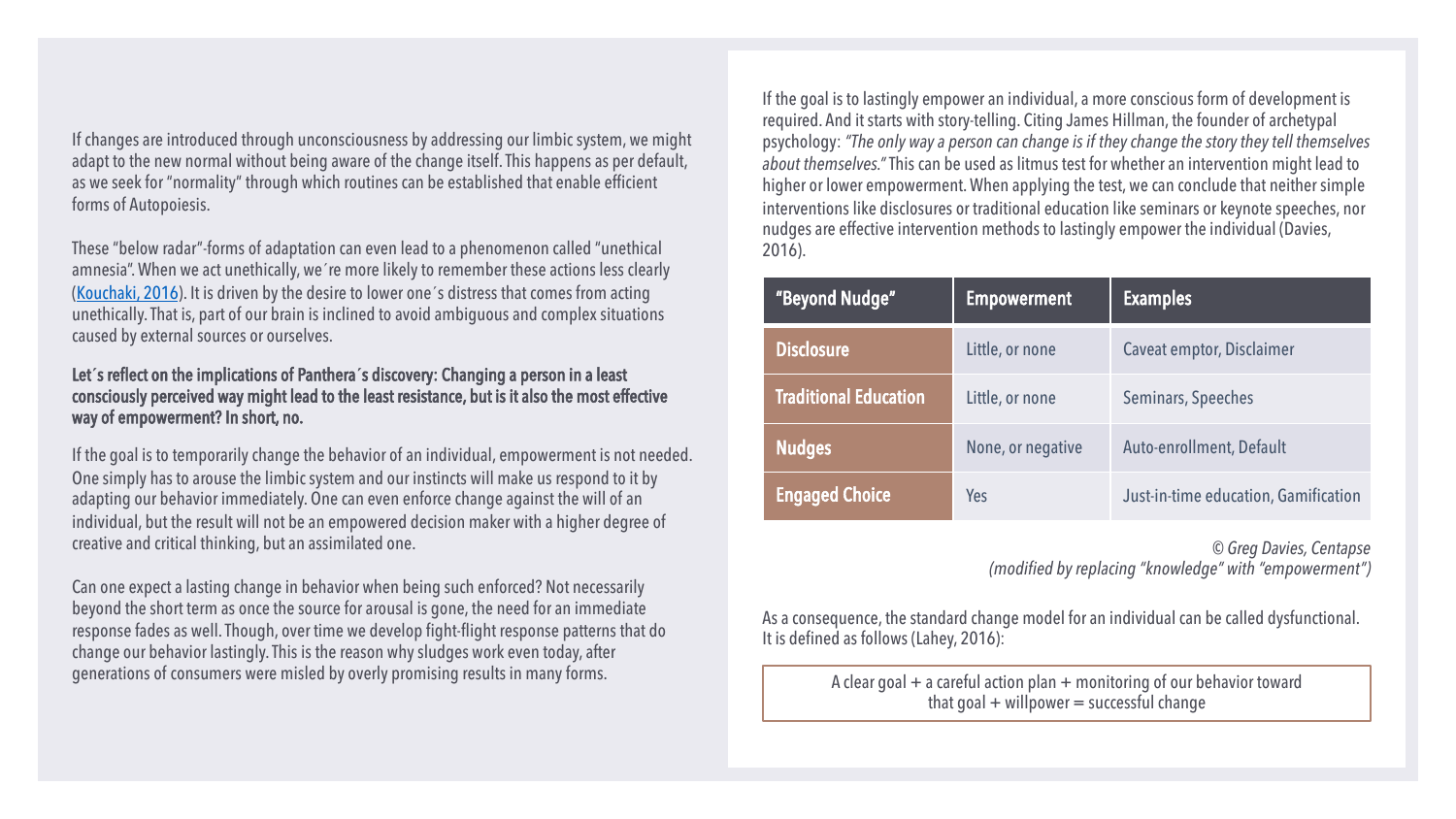The dysfunctionality is rooted in 2 unrealistic assumptions:

- 1. That we can consistently apply our willpower.
- 2. That we can succeed by directly changing our problematic behaviors into desired behaviors.

A more conscious form of development will need to address both assumptions.

### **ABOUT WILLPOWER**

The assumption that people have self-control because they're good at willpower, is increasingly falsified. Self-control and all the benefits from it, may not be related to inhibiting limbic-system impulses at all (Shefrin, Thaler, 1978; Hofmann, 2012; Inzlicht, 2017). Instead, recent research suggests a few lessons we can draw from people who are good at self-control (Resnick, 2018):

- "Want to" goals are more likely to be obtained than "have to" goals meaning matters
- § Structure your life in a way to avoid having to make a self-control decision in the first place, by having learned better habits – choice architecture matters
- Some people just experience fewer temptations by being high in conscientiousness a personality trait that can also be influenced by genetics (Power, 2015) – genetics might matter

#### **ABOUT DIRECT CHANGE**

The Hillman quote on facilitating change by changing the story we tell ourselves about ourselves, summarizes well why a direct change of problematic to desired behavior is not possible. A lasting, more conscious form of change requires rewriting our narrative identity (McAdam, 2013) by adapting our mental immune system (Kegan, 2009).

### **NARRATIVE IDENTITY & MENTAL IMMUNE SYSTEM**

The "narrative identity" is the unwritten, unspoken and usually subconscious story that defines a person's role with regards to who we are, what we do and why we do it and is constantly operating as a template for our actions (McAdams, 2013). To rewrite one's own narrative, one has to intervene the mental immune system.

Like the physical immune system, the mental one comes with a self-protective purpose, namely to protect us from the psychological trauma and danger that sudden change can bring (Kegan, 2009). The very same immunity to change can also hold us back from making significant positive changes in our lives. Our mental immune system is often rooted in unexamined beliefs. Therefore, rewriting our narrative begins with instilling a more conscious set of beliefs (Sholl, 2011).

Building on Ronald Heifetz´s distinction between "technical" and "adaptive" challenges, personal-change goals can be categorized as adaptive. Adaptive change requires a shift in mindset, not just behavior (Heifetz, 2009).

#### **FRAMEWORK FOR CHANGE**

We are now one step further in creating a framework for change that draws from the science of the brain. At the heart of it is the idea that empowerment requires redirecting attention to change the functions of a brain. It follows what literature calls neuroplasticity (Schwartz, 2003). When consciously changing attention, we can influence the facilitation of selfdirected neuroplasticity (Rock, 2009).

#### **CONCLUSIONS**

- To lastingly empower an individual decision maker towards more rational decision making, sludges are to be avoided, choice architecture-embedded nudges and intuition-driven heuristics are to be used.
- The aligned choice architecture is of relevance to minimize the dependence on willpower.
- § A periodic reflection on our heuristics-driven narrative function is a key element of the choice architecture to support desired behavior, as it can minimize the prohibiting effects of contradicting beliefs that compose our mental immune system.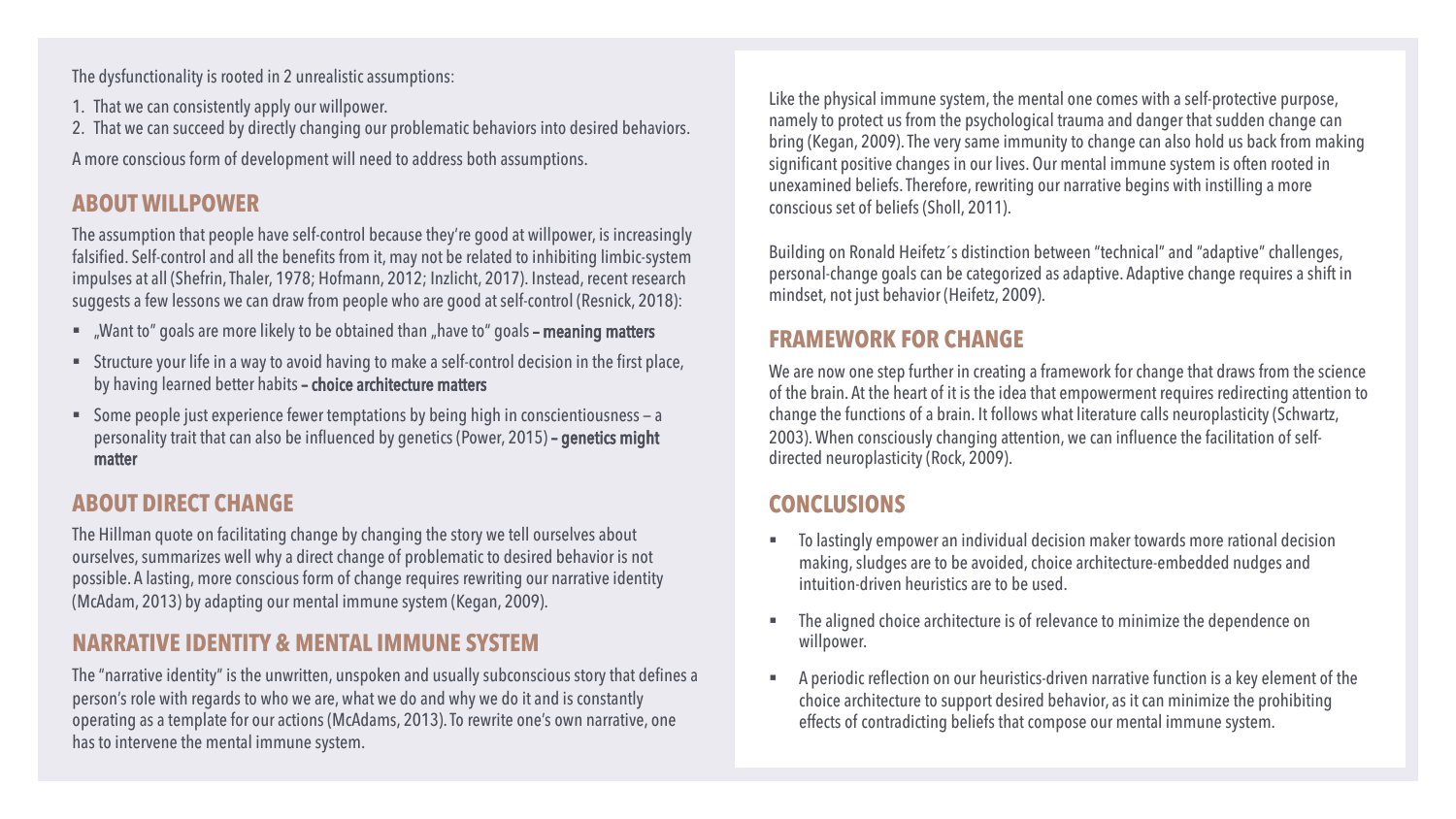As described in our article ["Survival Strategy: A Learning Investment Team](https://blogs.cfainstitute.org/investor/2017/03/30/survival-strategy-a-learning-investment-team/)", throughout our consulting work we gained the insight that when optimizing an investment process, levels of organizational resistance change depending on the optimization goal. Minimizing fees, for instance, triggers low organizational resistance.

For example, the re-allocation into ETFs or the re-negotiation of transaction fees with brokers can be named. As a general rule, professional investors acknowledge the advantages and follow the collaboratively prepared recommendations. Professional investors are equally willing to act when it comes to optimizing tax structures or implementing regulatory changes.

#### LOW RESISTANCE



© *Panthera Solutions*

As shown in the diagram above, increased organizational resistance can be viewed in relation to Asset Allocation-related topics. With respect to subject-specific input on methodologies, resistance is low where professional investors are academically or professionally socialized and increases as this input moves beyond the academic or professional socialization of the professional investor.

For example, if a CIO, trained during his university years in modern portfolio theory (MPT), applies the mean-variance optimization, a request to use minimum-variance optimization will likely encounter little resistance. If the same CIO is asked to switch from correlationbased risk management to causality-based risk management, the resistance level will likely increase because this goes beyond the CIO's original professional socialization . Resistance is usually greatest when the investment process variable relates directly to the individual, like optimizing the daily work routine, configuring the team role profiles, or reducing the knowing-doing gap, as shown in the bottom layer of the diagram above.

#### STARTING POINTS FOR INTERVENTIONS

Change management literature approaches the change of the individual through interventions from a cultural or technological perspective.

| COMMON STARTING POINTS IN CHANGE MANAGEMENT LITERATURE |                   |                        |  |
|--------------------------------------------------------|-------------------|------------------------|--|
| <b>CULTURAL CHANGE</b>                                 | INDIVIDUAL CHANGE | LTECHNOLOGICAL CHANGE! |  |

© *Panthera Solutions*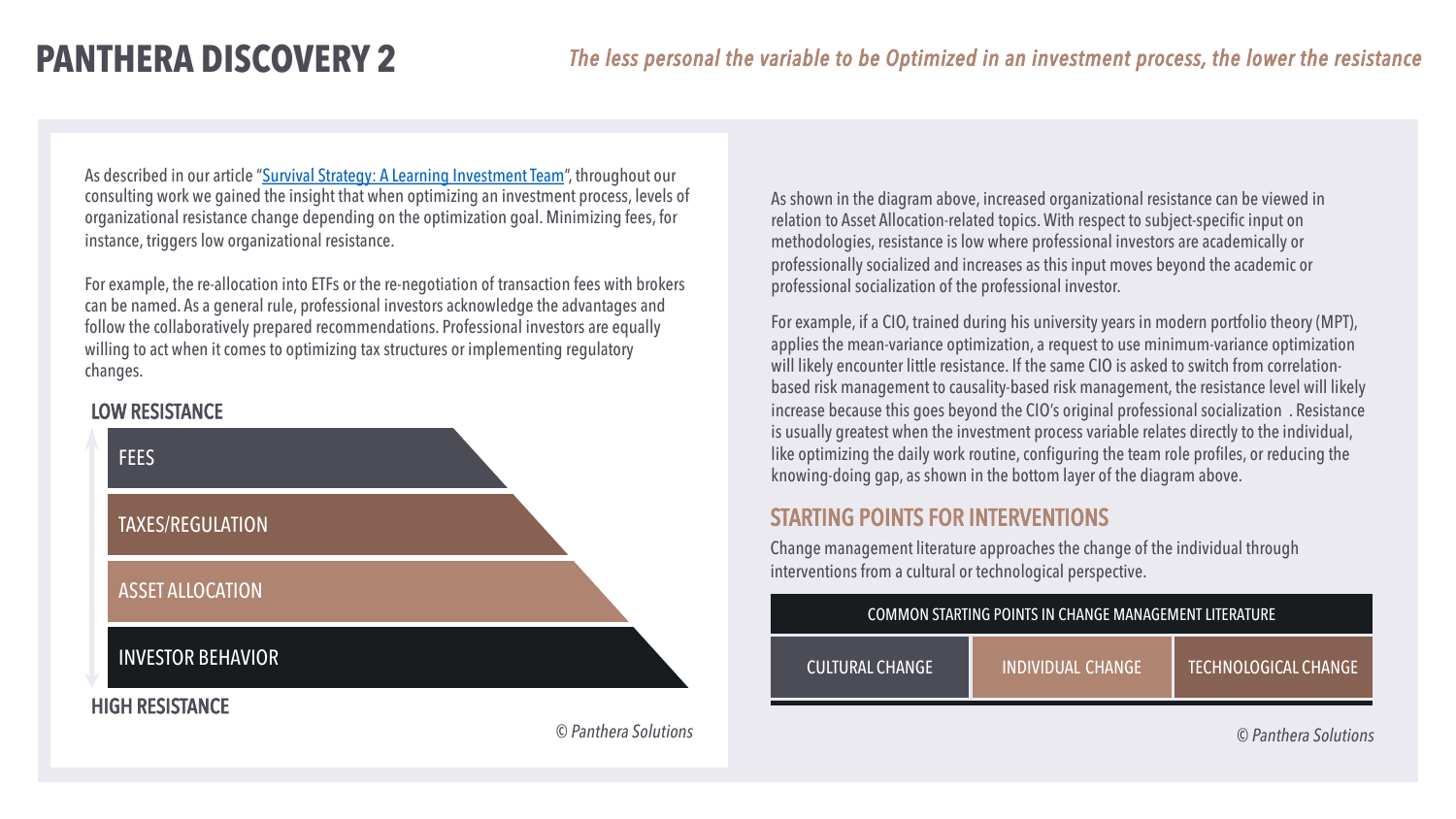Cultural change is the result of individual behavior and not its starting point. Technological change as starting point induces the notion of assimilation and not adaptation. In a relatively static environment, with traditional forms of leadership (autocratic style, hierarchical top-down delegation, non-inclusive choice architecture) being applied, technological change could lead to a change of behavior, but not to empowerment. It doesn´t pass the test of what Heinz von Förster calls the ethical imperative: *"I always act so as to increase the number of choices."*

Both, the cultural and technological angles, are invalid starting points to induce lasting empowerment as they are not targeting the individuals´ response elasticity. Both try to invert the cause-effect logic in change management, trying to avoid the most challenging, thus most yielding trigger for change: the individual.

Lasting individual empowerment leads the way to more adaptable individuals and, as a consequence, organizational behavior. Ambiguity and complexity tolerance allows a more reflected list of heuristics through which an individual perceives the world. Thus, if the perceived world changes, some heuristics might have to be adapted either through replacement, change in weight or by adding complementary heuristics to the individual´s adaptive toolbox.

The toolbox itself provides a framework for non-optimizing visions of bounded rationality, emphasizing psychological plausibility, domain specificity and ecological rationality (Gigerenzer, 2001).



When starting with individual empowerment, it has proven ineffective to reduce it to leadership traits. The field of *leadership development* has overattended to *leadership* and underattended to *development* (Kegan, Lahey, 2009). Libraries are full of literature that tries to identify the most important elements of leadership and help leaders to acquire these abilities.

Though, without a better understanding of human development, relevant for all individuals in an organization, leadership development rather turns out to be leadership learning or training (Kegan, Lahey, 2009). Both represent a rather superficial development perspective, whereas empowerment enables the individual to a more fundamental adaptation in making meaning.

Only recently, cognitive neuroscience showed that a) the adult development dimension in organizational learning theory represents the key success factor and b) that qualitative changes in our mental equipment after adolescence are achievable (Kegan, Lahey, 2009). Citing Harvard Professor J. Kotter to summarize the above: *"The central issue is never strategy, structure, culture, or systems. The core of the matter is always about changing the behavior of people."*

#### **CONCLUSIONS**

Organizational resistance increases the more personal the matter.

If lasting change is the goal, there is no short-cut to starting with empowering the individual, thereby making it personal.

© *Panthera Solutions*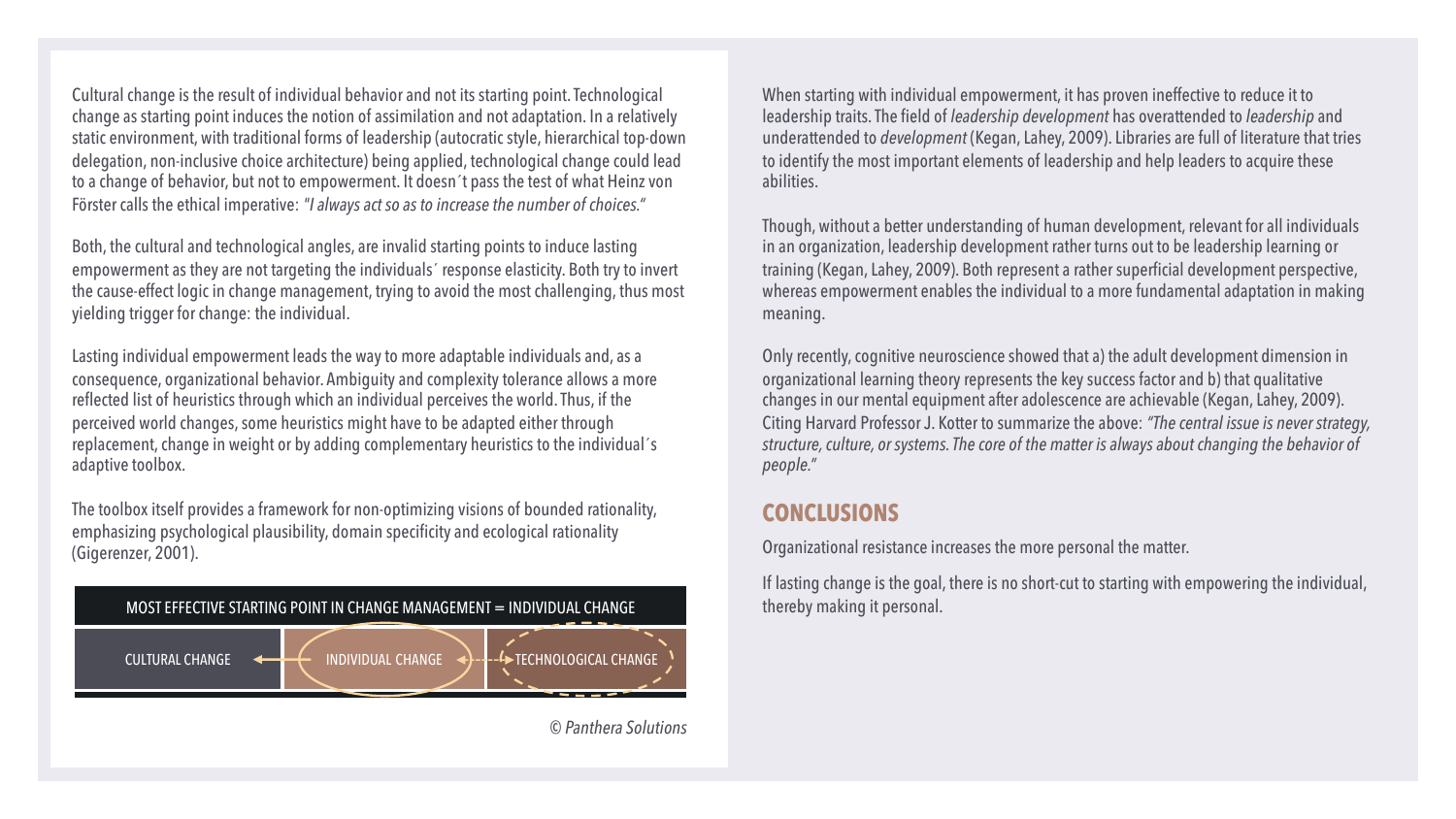## **BIBLIOGRAPHY**

Davies, G. (2017) *Breaking Beyond Nudge*. London Behavioral Economics Network. Source (06.03.2018):<https://www.youtube.com/watch?v=2TQWM6LWeTc>

Deutschman, A. (2005) *Change Or Die.* Fast Company. Source (06.03.2018): <https://www.fastcompany.com/52717/change-or-die>

Epstein, L.; Schneider, M. (2010) *Ambiguity and Asset Markets.* Stanford University. Source (30.04.2017):<http://web.stanford.edu/~schneidr/review20.pdf>

Gigerenzer, G. et al (2001) Bounded Rationality: The Adaptive Toolbox. Cambridge/MA: MIT Press.

Heifetz, R. et al. (2009) *The Practice of Adaptive Leadership*. Harvard Business Press

Hofmann, W. (2012) *Everyday temptations: an experience sampling study of desire, conflict, and selfcontrol*. NCBI. DOI[:10.1037/a0026545](https://doi.org/10.1037/a0026545)

Inzlicht, M. (2017) *What's So Great About Self-Control? Examining the Importance of Effortful Self-Control and Temptation in Predicting Real-Life Depletion and Goal Attainment.* Social Psychological and Personality Science. Source (06.03.2018): <http://journals.sagepub.com/doi/abs/10.1177/1948550616679237>

Kegan, R. (2009) *Immunity to Change.* Harvard Business Review Press

Kouchaki, M. et al (2016) *Memories of unethical actions become obfuscated over time.* PNAS <https://doi.org/10.1073/pnas.1523586113>

Maturana, H.; Varela, F. (1988) *The Tree of Knowledge*. Shambhala, Boston and London.

McAdams, D.; McLean, A. (2013) *Narrative Identity.* Current Directions in Psychological Science. Source (06.03.2018): <https://www.scholars.northwestern.edu/en/publications/narrative-identity>

Phelps, E. et al (2016) *Emotional brain states carry over and enhance future memory formation.* Nature Neuroscience, Vol 20/2017 doi:10.1038/nn.4468

Power, R. (2015) *Heritability estimates of the Big Five personality traits based on common genetic variants.* Translational Psychiatry. Source (06.03.2018):<https://www.nature.com/articles/tp201596>

Resnick, B. (2018) *Why willpower is overrated.* Vox. Source (06.03.2018): https://www.vox.com/science[and-health/2018/1/15/16863374/willpower-overrated-self-control-psychology](https://www.vox.com/science-and-health/2018/1/15/16863374/willpower-overrated-self-control-psychology)

Rock, D. (2009) *Your Brain at Work*. HarperBusiness

Roth, G. (2003) *Aus Sicht des Gehirns.* Suhrkamp Verlag, Frankfurt am Main.

Schuller, M. (2017*) Survival Strategy – A Learning Investment Team.* CFA Institute Enterprising Investor. [Source \(01.05.2017\): https://blogs.cfainstitute.org/investor/2017/03/30/survival-strategy-a-learning](https://blogs.cfainstitute.org/investor/2017/03/30/survival-strategy-a-learning-investment-team/)investment-team/

Schuller, M. (2017a) *Ambiguity Tolerance Beats Artificial Intelligence.* CFA Institute Enterprising [Investor. Source \(06.03.2018\): https://blogs.cfainstitute.org/investor/2017/11/22/ambiguity-tolerance](https://blogs.cfainstitute.org/investor/2017/11/22/ambiguity-tolerance-beats-artificial-intelligence/)beats-artificial-intelligence/

Schwartz, J. (2003) *The Mind and the Brain: Neuroplasticity and the Power of Mental Force.* Harper Perennial

Shiller, R.; Akerlof, G. (2015) *Phishing for Phools. The Economics of Manipulation and Deception*. Princeton University Press

Shefrin, H.M.; Thaler, R. (1978) *An Economic Theory of Self-Control.* NBER Working Paper Serie

Sholl, J (2011) *How to overcome immunity to change. Experience Life.* Source (06.03.2018): <https://experiencelife.com/article/how-to-overcome-immunity-to-change/>